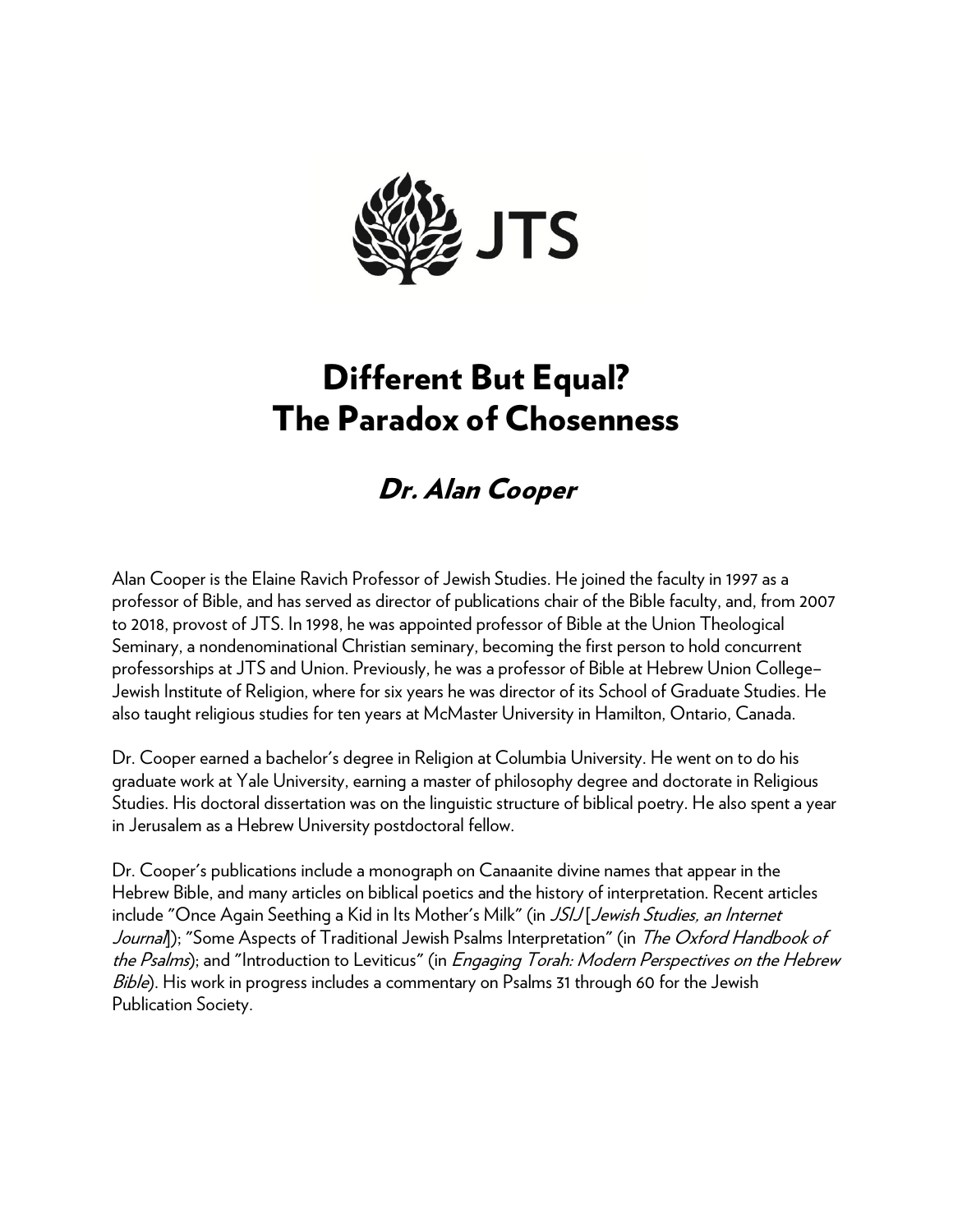# A. Jacob (= Israel/Judaism) vs. Esau (= Edom/Rome/Christianity): Never Equal

## 1. Genesis 25:23 (oracle to Rebecca concerning the twins jostling in her womb)

| [IPS:] "Two nations are in your womb,            | ּשְׁנֵיִ גיים [גוֹיִם] בִּבְטְנֵדְ       |
|--------------------------------------------------|------------------------------------------|
| Two separate peoples shall issue from your body; | וּשָׁנֵי לְאָמִים מִמֵּעַיִךְ יִפָּרֵדוּ |
| One people shall be mightier than the other,     | וּלְאַם מִלְאָם יֵאֱמָץ                  |
| And the older shall serve the younger."          | וַרֵב יַעֲבְד צָעֶיר:                    |

# 2. Ḥizquni [Hezekiah ben Manoah, France; 13th cen.] on Genesis 25:3 (exc.)

| and the older shall serve the younger -- Here it is     | וְרַב יַעֲבֹד צָעִיר -- כאן נגזר על |
|---------------------------------------------------------|-------------------------------------|
| decreed concerning Jacob that he will be a ruler to his | יעקב שיהא גביר לאחיו. אמר           |
| brother. Rav Huna said, when Jacob is worthy, the elder | רב הונא זכה יעקב רב יעבד            |
| shall serve the younger, and if not, the elder shall be | צעיר ואם לאו רב יעבד מן             |
| served by the younger (Midrash to Psalm 9:7). Another   | הצעיר. ד"א הרבה יעבוד               |
| interpretation: The younger shall labor greatly.        | צעיר.                               |

# 3. David Kimhi (Redak) [Narbonne; 1160-1235] on Gen 25:23 (exc.)

| [Two separate peoples] shall issue from your body   |
|-----------------------------------------------------|
| - as soon as they come out of your womb they will   |
| appear separate from one another in that one will   |
| be reddish with a hairy mantle all over (Gen 25:25) |
| and the other like most babies. They also will      |
| differ in their activities when they grow up, as it |

| <b>ממעיך יפרדו,</b> משיצאו ממעיך יראה |
|---------------------------------------|
| בהם שהם נפרדים זה מזה שהאחד           |
| יצא אדמוני כלו כאדרת שער והאחד        |
| כשאר הבנים וכן יהיו נפרדים            |
| במעשיהם כשיגדלו כמו שאמר, כי זה       |
| יהיה איש ציד וזה יהיה איש תם, וכז     |

<span id="page-1-0"></span><sup>1</sup> Are the terms רב and צעיר symmetrical, connoting relative age? Cf. Gen 29:26.



 $\overline{\phantom{a}}$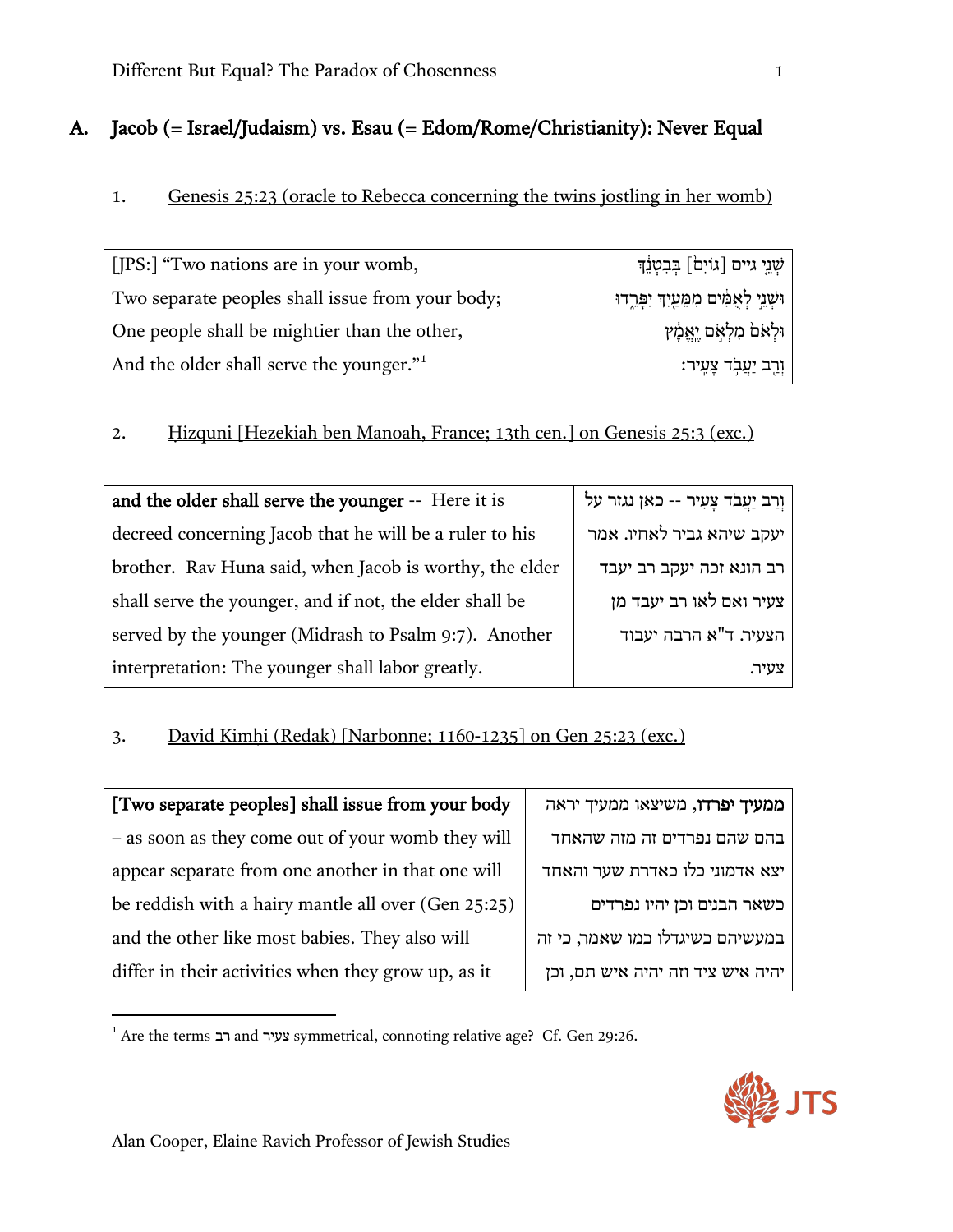says: one will be "a skillful hunter" and the other "a mild man" (Gen 25:27). And they will be of different sensibilities: each one will hate the other forever.

One people shall be mightier than the other—they never will be evenly matched in power: one always will dominate the other....<sup>[2](#page-2-0)</sup>

את  $-$  there is no את marking the direct object, so it is problematic and does not clarify who will serve whom, viz, the רב [serving] the צעיר or the **געיר** [serving] the רב. There may be a bit of clarification in that the subject is in first position in most unambiguous verses. For example, "water wears away stone" (Job 14:19); "water drowned fire" (Isaiah 64:1).

In this case the meaning is not clarified in the prophecy: sometimes the רב will serve the צעיר, as in the time of David; and sometimes the צעיר will serve the רב, as nowadays. The implication of the word order is that most of the time the רב will serve the צעיר, and thus it shall be after our return from captivity [in Diaspora]….

יהיו נפרדים בלבבות כי זה ישנא את זה לעולם.

ולאם מלאם יאמץ, לעולם לא יהיו שוים ביכולת אלא האחד יגבר על חבירו לעולם....

ורב יעבוד צעיר, לא זכר עמהם מלת את שהיא מורה על הפעול. והנה הדבר מסופק ולא באר מי יעבוד את חבירו, הרב את הצעיר או הצעיר את הרב, אלא שיש בו מעט ביאור, כי ברוב הפועל הוא הראשון אלא ב דברים שאין לספק בהם, כמו אבנים שחקו מים מים תבעה אש

והיה זה שלא התבאר הענין בנבואה הזאת לפי שפעמים יעבוד רב את הצעיר, כמו שהיה בימי דוד ופעמים יעבוד הצעיר את הרב כמו שהוא היום, ומעט הביאור שיש בנבואה זו, כי רוב הימים הרב יעבוד את הצעיר לפיכך היה הפועל רא שון, וכן יהיה אחר שוב שביתנו....



 $\overline{\phantom{a}}$ 

<span id="page-2-0"></span><sup>&</sup>lt;sup>2</sup> See Pesaḥim 42b with Rashi; Megillah 6a with Maharsha (also Steinsaltz).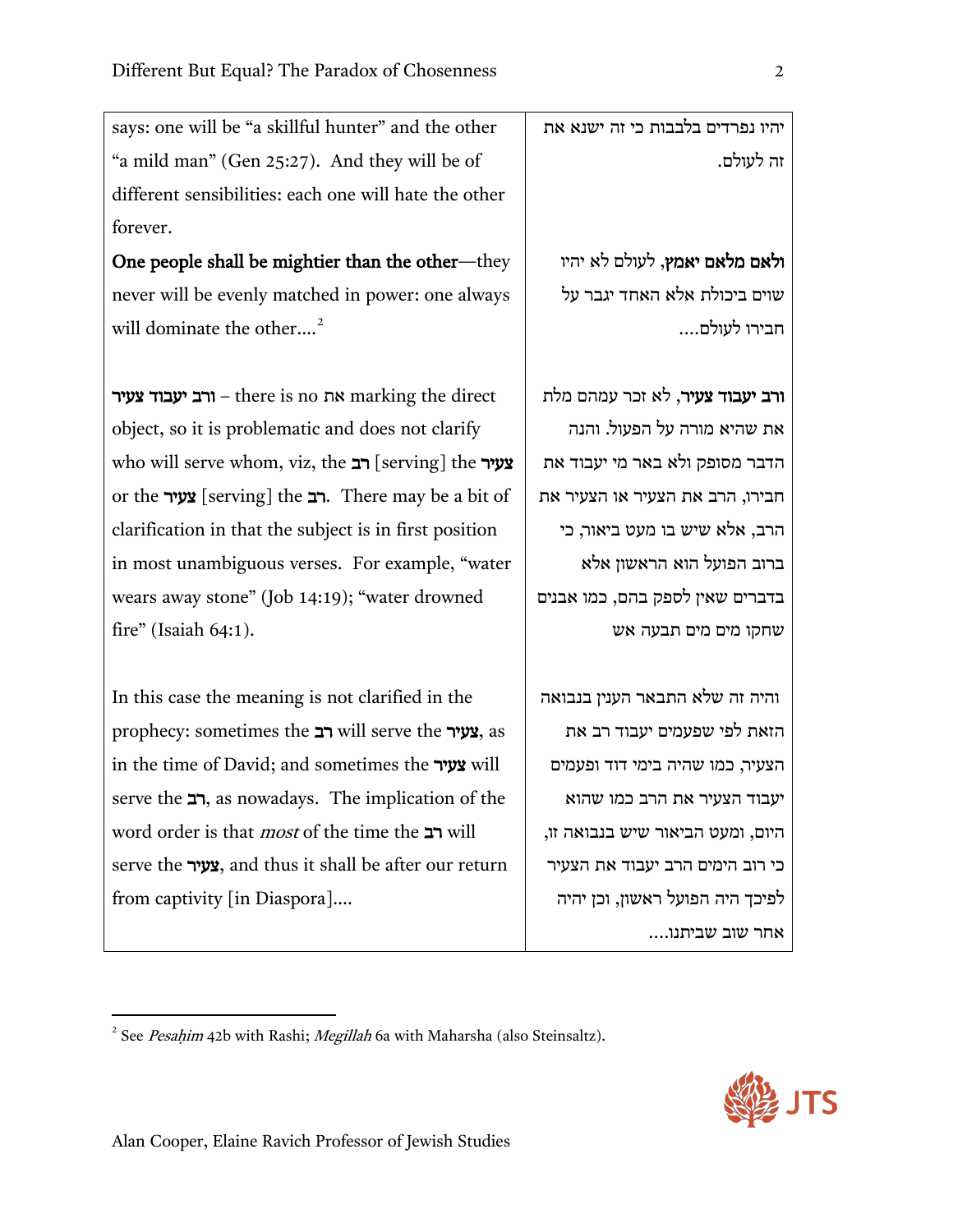#### 4. Malachi 1:2-3

| <sup>2</sup> I have shown you love, said the LORD. But you ask, | אָהַבְתִּי אֶתְכֶם אָמַר יְהוָה             |
|-----------------------------------------------------------------|---------------------------------------------|
| "How have You shown us love?" After all-declares                | וַאֲמַרְתֶּם בַּמֱה אֲהַבְתֶּנוּ הֲלוֹא־אָח |
| the LORD-Esau is Jacob's brother; yet I have                    | עֵשָׂו לַיְעֲקֹבׂ נִאָם־יְהוָׂה וָאֹהָב     |
| accepted [alt. "loved] Jacob $3$ and have rejected [alt.        | אֵת־יַעֲקֹב: וְאֵת־עֵשֶׂוּ שֶׂנֵאתִי        |
| "hated"] Esau. I have made his hills a desolation, his          | וַאֲשִׂים אֱת־הָרָיוֹ שִׁמְמָׂה             |
| territory a home for beasts of the desert.                      | וְאֶת־נַחֲלָתְוֹ לְתַנְּוֹת מִדְבֶּר:       |

#### 5. Redak on Malachi 1:2-3 (exc.)

I have shown you love…, but you ask, "How have You shown us love?" – The interpretation is that should you say, "How have you shown us love?" wasn't Esau a brother to Jacob? They were brothers, sons of Isaac who loved me, and I chose Jacob and his descendants even though they vex me and gave Jacob's descendants the land that I had promised to Abraham and Isaac.

I have rejected Esau – on account of his actions and those of his descendants, who continued to commit evil against Israel and rejoiced in their destruction and exile, I hate them….

אהבתי אתכם, ואמרתם במה אהבתנו - פי' ואם תאמרו במה אהבתנו הלא אח עשו ליעקב אחים היו בני יצחק אוהבי ובחרתי ביעקב ובזרעו אחריו אף על פי שהם מכעיסים אותי ונתתי לזרע יעקב הארץ אשר נשבעתי לאברהם וליצחק.

ואת עשו שנאתי - לפי מעשיו ומעשה זרעו אחריו ולא רציתי שיחלקו עם אחיו יעקב בארץ כנען ונתתי לו לירושה הר שעיר ולזרעו אחריו וכשהרבו להרע לישראל ושמחו בחרבנם ובגלותם שנאתים....

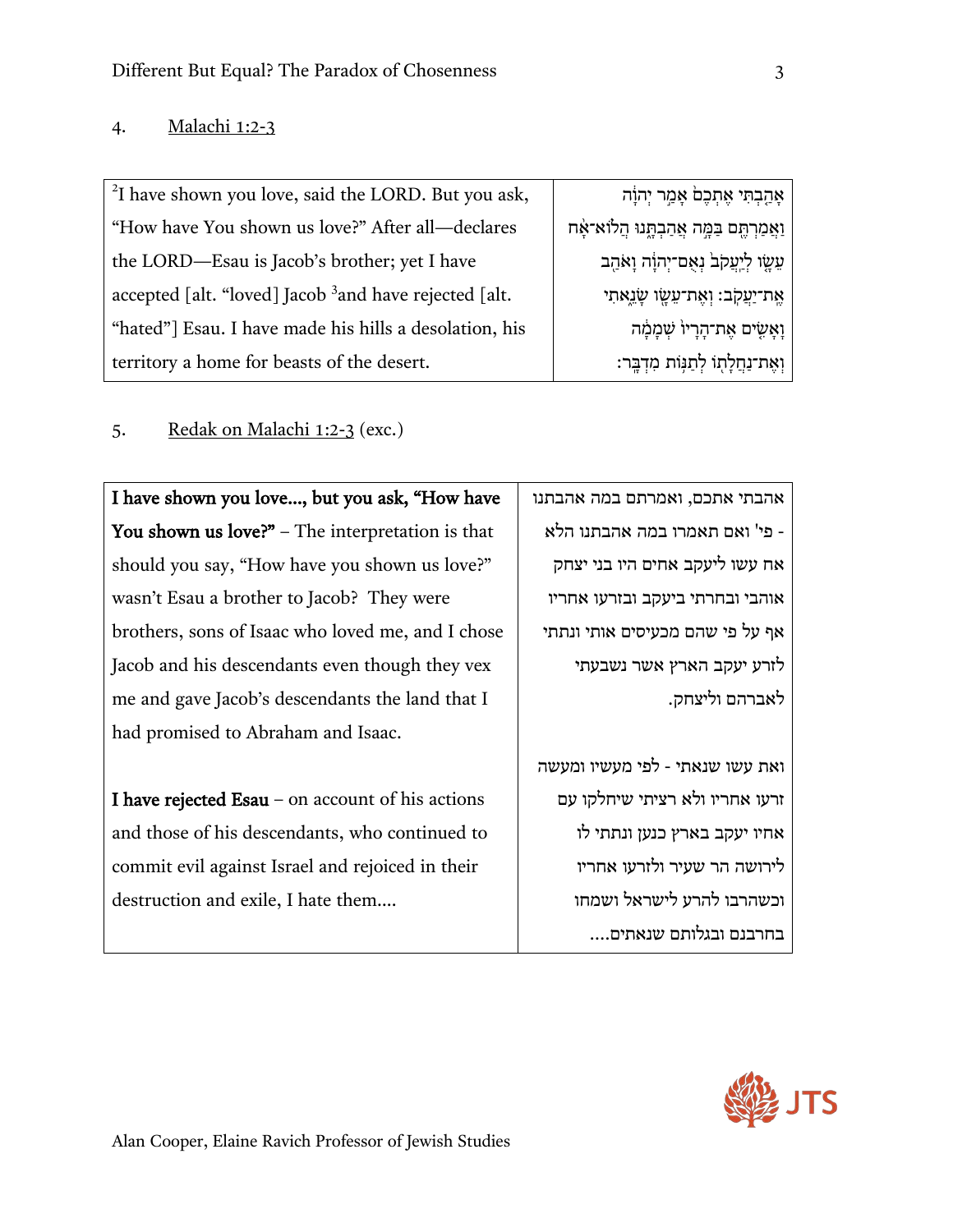#### 6. Isaac Abarbanel [Portugal; 1437-1508] on Malachi 1:2-3 (exc.)

All the commentators relate "I have loved Jacob" to God's gift of the land, and "I have hated Esau" to God's removing him from his brother Jacob's presence in the land. If that is the meaning, it is not mentioned in Scripture. All it says about Esau is, "I have made his hills a desolation, his territory a home for beasts of the desert." In other words, for God's hatred of Esau, God will perpetually ruin and devastate his land. This encompasses what was said when the brothers Jacob and Esau were struggling with one another, as the Torah revealed in the story of their gestation (Gen 25:22) which says, "the children struggled in [Rebecca's] womb," which means that they will perpetually be in a state of enmity and hatred: when one rises the other falls. Even prior to birth they hated one another to the extent that at birth Jacob was grasping Esau's heel (Gen 25:26) to indicate that Jacob and Esau would always be struggling with each other. From birth the two had completely contrary and opposing dispositions….

והמפרשים כולם פירשו ואוהב את יעקב לתת לו ארץ חמדת צבי ואת עשו שנאתי לדחפו אל ארץ מפני יעקב אחיו. ואם היות הענין כך לא נזכר כן בכתוב אבל אמר בלבד בעשו וַאֲשִׂים אֱת־הַרַיוֹ שִׁמַמָּה וְ אֶת־נַחֲלֹתוֹ לְתִנּוֹת מִדְבֵּר כלומר שלשנאותו את עשו תמיד יחריב ויחרים את ארצו, וכלל בזה המאמר עוד שהיו עשו ויעקב אחים והיו צוררים זה את זה כמו שגלתה התורה בספור הריונם שאמר וַיִּתְרִצֲצָוּ הַבְּנִים בְּקִרְבָּה לפי שתמיד יהיו באיבה ושנאה כשזה קם זה נופל, כיון שמלידה ומבטן ומהריון היו שונאים זה לזה עד שבהולדם היה יעקב ידו אֹחֱזֶת בַּעֲקָב עֵשָׂו להעיר שכן יהיו תמיד אדום וישראל מתקוטטים זה בזה כי נולדו שניהם במזגים מתחלפים וסותרים בתכלית החלוף....

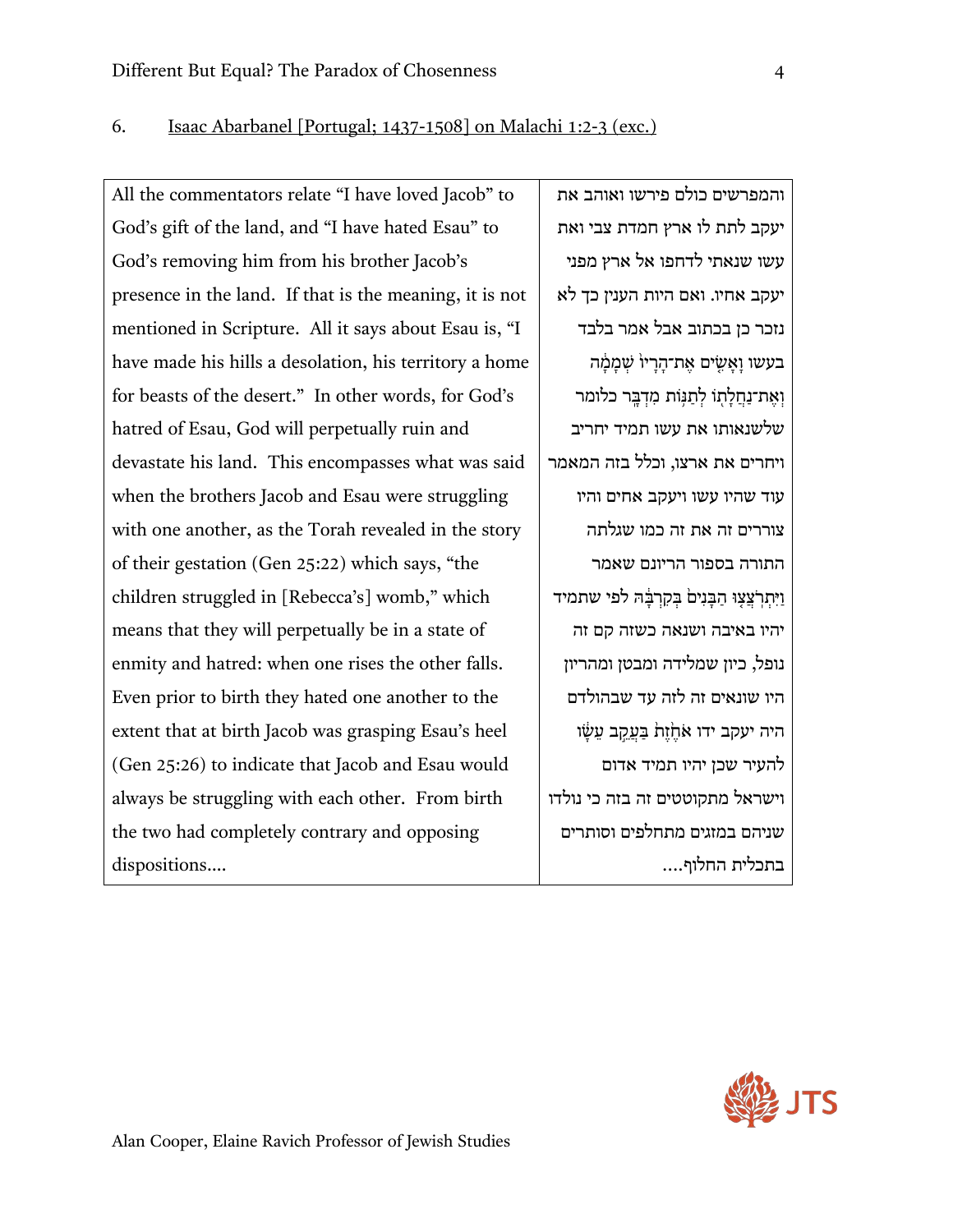#### B. Dehumanizing the Other

#### 7. Ezekiel [3](#page-5-0)4:28-31<sup>3</sup>

<sup>28</sup>They shall no longer be a spoil for the nations, and the beasts of the earth shall not devour them; they shall dwell secure and untroubled. <sup>29</sup>I shall establish for them a planting of renown; they shall no more be carried off by famine, and they shall not have to bear again the taunts of the nations. 30They shall know that I the LORD their God am with them and they, the House of Israel, are My people—declares the Lord GOD. 31For you, My flock, flock that I tend, are men [alt. "human"]; and I am your God—declares the Lord GOD. וְלֹא־יִהְיֹוּ עִוֹד בַּזֹ לַגּוֹיִם וְחַיֵּת הַאֲרֶץ לָא תֹאכְלֶם וְיַשְׁבִוּ לַבֵטַח וְאֵין מַחֲרֵיד: וַהֲקָמֹתֵי לַהֱם מַטֵּע לְשֵׁם וְלָא־יְהִיוּ עוֹד אֲסְפֵי רַעַבֹ בְּאֶרֶץ וְלְא<sup>ַ-</sup>יִשְׂאִוּ עְוֹד כְּלִמֵּת הגּוֹיָם: וִידְעָוּ כִּי אָנֵי ה' אֱלֹהֱיהֶם אִתָּם וְהֵמֵה עַמְּי<sup>ּ</sup> בֵּית יְשָׂרָאֵל נִאָם ְאֲ דֹנֵי ה': וְאָתֵּן צֹאנֵי צְאַן מַרְעִיתֵי אַדָם אָתֶּם אֲנִ<sup>וּ</sup> אֱלְהֵיכֶּם נִאֲם  $:$ ה': ה

8. Redak on Ezekiel 34:31 (exc.)

| For you, My flock, flock that I tend, are human -    | וְאַתֵּן צֹאנֵי צְאַן מַרְעִיתֶי אָדֶם אַתֱם |
|------------------------------------------------------|----------------------------------------------|
| When you become the flock that I tend with           | כשתהיו צאן מרעיתי שארעה -                    |
| knowledge, understanding, and intelligence, then you | אתכם דעה ובינה והשכל אז                      |
| will be called "human", not sheep and cattle When    | תקראו אדם לא צאן ובהמה                       |
| the good that God intends for us comes upon us and   | כשיגיענו הטוב אשר יעדנו האל                  |

<span id="page-5-0"></span> $3$  Ezekiel 34 is an oracle condemning the "shepherds" [=leaders] who have allowed the Israelite "flock" to go astray (cf. Jeremiah 23:1-4). By way of restoration, God will rescue the flock and appoint a new Davidic shepherd to tend them properly. Verses 28-31 conclude the chapter.

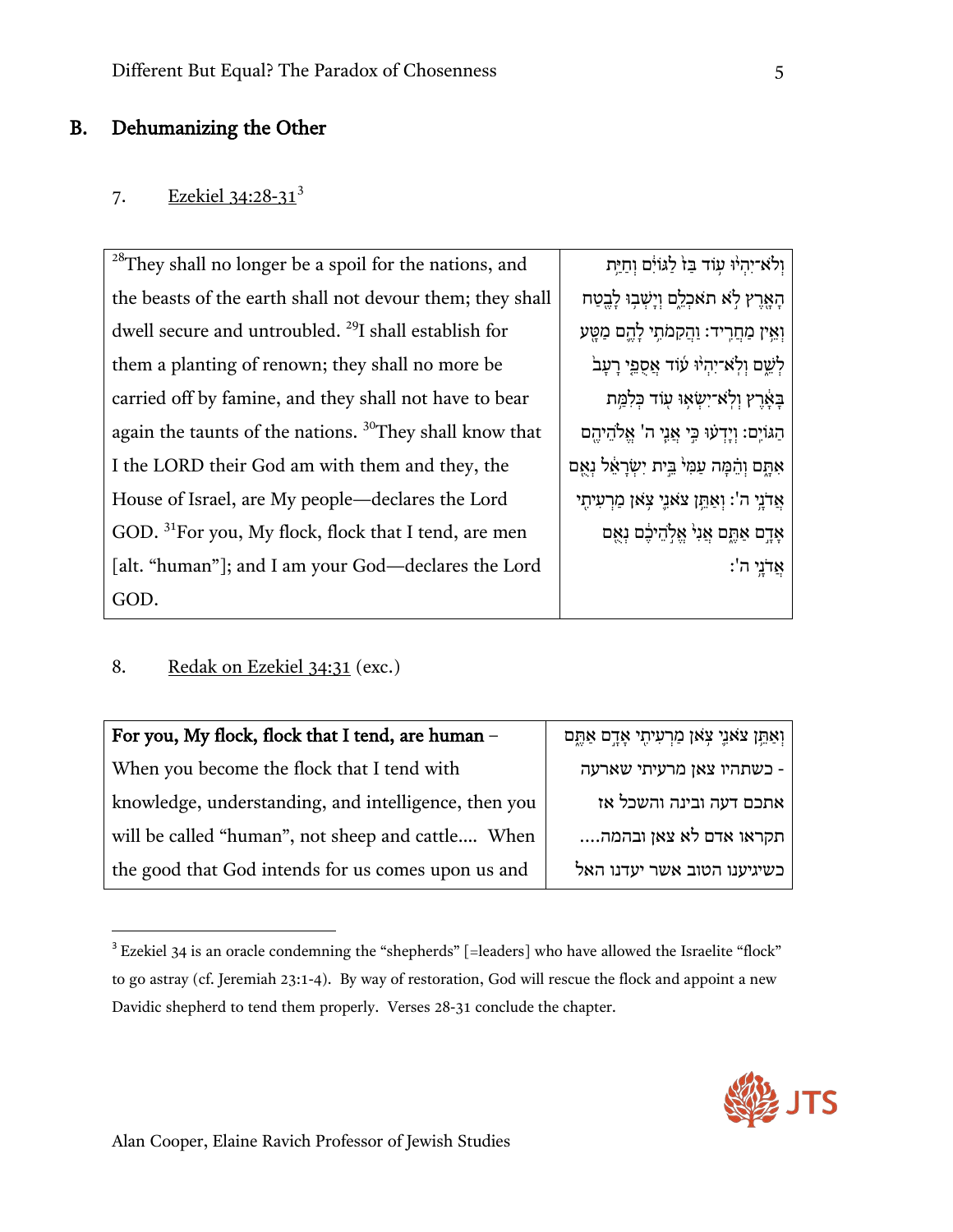| the world is filled with knowledge of God and other     | וארץ דעה את              |
|---------------------------------------------------------|--------------------------|
| good things and the intention to love and serve God     | ינים הטובים              |
| wholeheartedly, and we preoccupy ourselves with the     | : את ה' ולעבדו           |
| intelligibles, then we will be called "human": the      | זק במושכלות אז           |
| human component is recognizable and we are distinct     | 'ה נכר בנו חלק           |
| from beasts and the people who are like them.           | בדלים מן הבהמה           |
| Jonathan translated [the verse into Aramaic], "You      | ים לה וי"ת וְאַתּוּן     |
| are my people, the people called by my name; you are    | י שִׁמְי עֲלֵיהוֹן בֵּית |
| House of Israel." Accordingly, our sages said, "you     | ל הדרך הזה אמרו,         |
| are human" means that <i>you</i> are called "human" but | ז אתם אתם קרוין          |
| the gentiles are <i>not</i> called "human".             | קרויין אדם:              |

יתברך ומלאה ה השם ושאר העני והיעודים לאהוב בלב שלם ונתעס נקרא אדם שיהי האנושי ונהיה נו ומן האדם הדומי עַמִי עַם דְאִתְקְרֵי יִשְׂרַאֵל אַתּוּן. וע רבותינו ז"ל אדכ אדם ואין עכו"ם

# 9a. Yevamot 61a (Steinsaltz translation/gloss apud Sefaria)

| The graves of gentiles do not render items impure though a              | קברי גוים אינן        |
|-------------------------------------------------------------------------|-----------------------|
| tent, as it is stated: "And you My sheep, the sheep of My               | מטמאין באהל           |
| pasture, are men [adam]", from which it is derived that you, the        | שנאמר וְאַחֵן צֹאנֵי  |
| Jewish people, are called men [adam] but gentiles are not called        | צאן מַרְעִיתֶי אָדֶם  |
| men [adam]. Since the Torah introduces the <i>halakha</i> of ritual     | אַתֵּם אתם קרויין     |
| impurity of a tent with the words: "When a man [adam] dies in           | אדם ואין הגוים קרויין |
| a tent" (Numbers 19:14), this <i>halakha</i> applies only to corpses of | אדם.                  |
| Jews but not those of gentiles.                                         |                       |

#### 9b. Sanhedrin 59a

 $\overline{\phantom{a}}$ 

The distinction between Jews and gentiles in *Yevamot* 61a seems to be restricted to the matter of corpse impurity.<sup>4</sup> The narrow interpretation of

<sup>&</sup>lt;sup>4</sup> Cf. Rambam, "Laws of Corpse Impurity" 1:13 and the more stringent *Shulhan Arukh* YD 372:2.

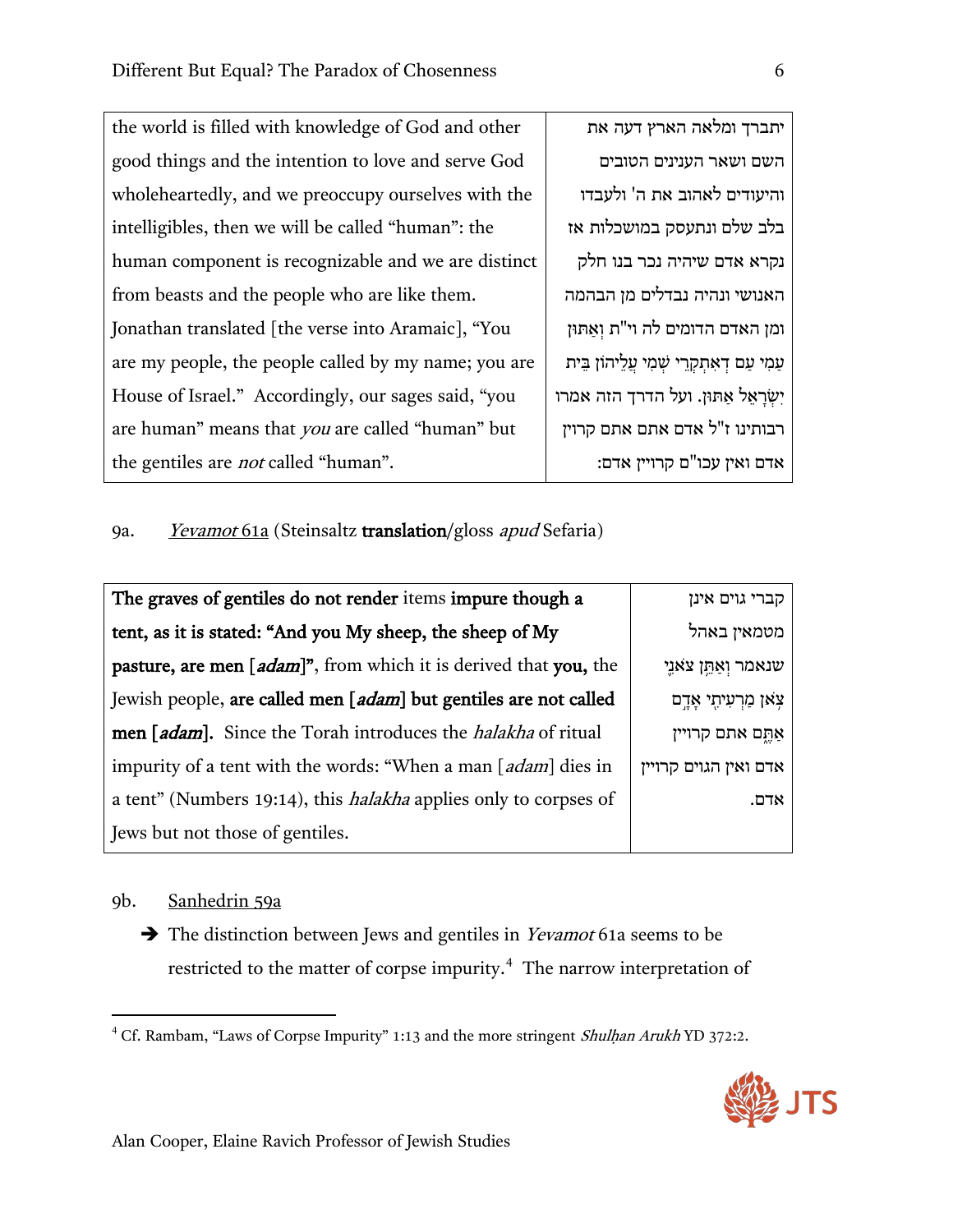אדם $\alpha$ /*adam* is called into question there and elsewhere in the *gemara*, esp. Sanhedrin 59a, where R. Meir counters R. Yohanan's claim, "A gentile who engages in Torah study is liable to receive the death penalty," as follows (excerpted with Steinsaltz):

| Rabbi Meir would say: From where is it derived that even   | היה רבי מאיר אומר מניין    |
|------------------------------------------------------------|----------------------------|
| a gentile who engages in Torah study is considered like a  | שאפילו עובד כוכבים         |
| High Priest? It is derived from that which is stated: "You | ועוסק בתורה שהוא ככהן      |
| shall therefore keep My statutes and My ordinances,        | גדול שנאמר אֲשֶׁר יַעֲשֱה  |
| which if a man [האדם/ha-adam] does he shall live by        | אֹתֱם הָאָדֶם וָחַי בָּהֱם |
| them" (Leviticus 18:5). The phrase: Which if priests,      | כהנים לוים וישראלים לא     |
| Levites, and Israelites do they shall live by them, is not | נאמר אלא האדם הא           |
| stated, but rather: "A man," which indicates mankind in    | למדת שאפילו עובד           |
| general. You have therefore learned that even a gentile    | כוכבים ועוסק בתורה הרי     |
| who engages in Torah study is considered like a High       | הוא ככהן גדול.             |
| Priest.                                                    |                            |

10. Isaac Adarbi [Salonika (1510?-1584?)], *Divrei shalom*, Sermon 3 (Venice, 1586, p. 4a)<sup>5</sup>

| We see the idolatrous gentiles standing firm without   | אנו רואים לאומות העולם ע"א    |
|--------------------------------------------------------|-------------------------------|
| the Torah. We say that the truth is that the gentiles, | עומדים על תלם זולת התורה נאמר |

<sup>&</sup>lt;sup>5</sup> Adarbi was preacher of the congregation of Lisbon Jews and later rabbi of Congregation Shalom in Salonika. Divrei Shalom is a collection of 30 of his sermons, first published in Salonika in 1580, reprinted twice in Venice (1586; 1587) and a third time in Warsaw (1893). The purpose of Sermon 3, summarized on p. 164b, is to demonstrate that the Torah is "essential" (rather than "accidental") to humanity. The sermon was omitted from the Warsaw edition without explanation. See Shaul Regev, "R. Isaac Aderbi's 'Divrei Shalom': Between Venice and Warsaw Editions [in Hebrew]," Alei Sefer 23 (2013), pp. 51-62.



l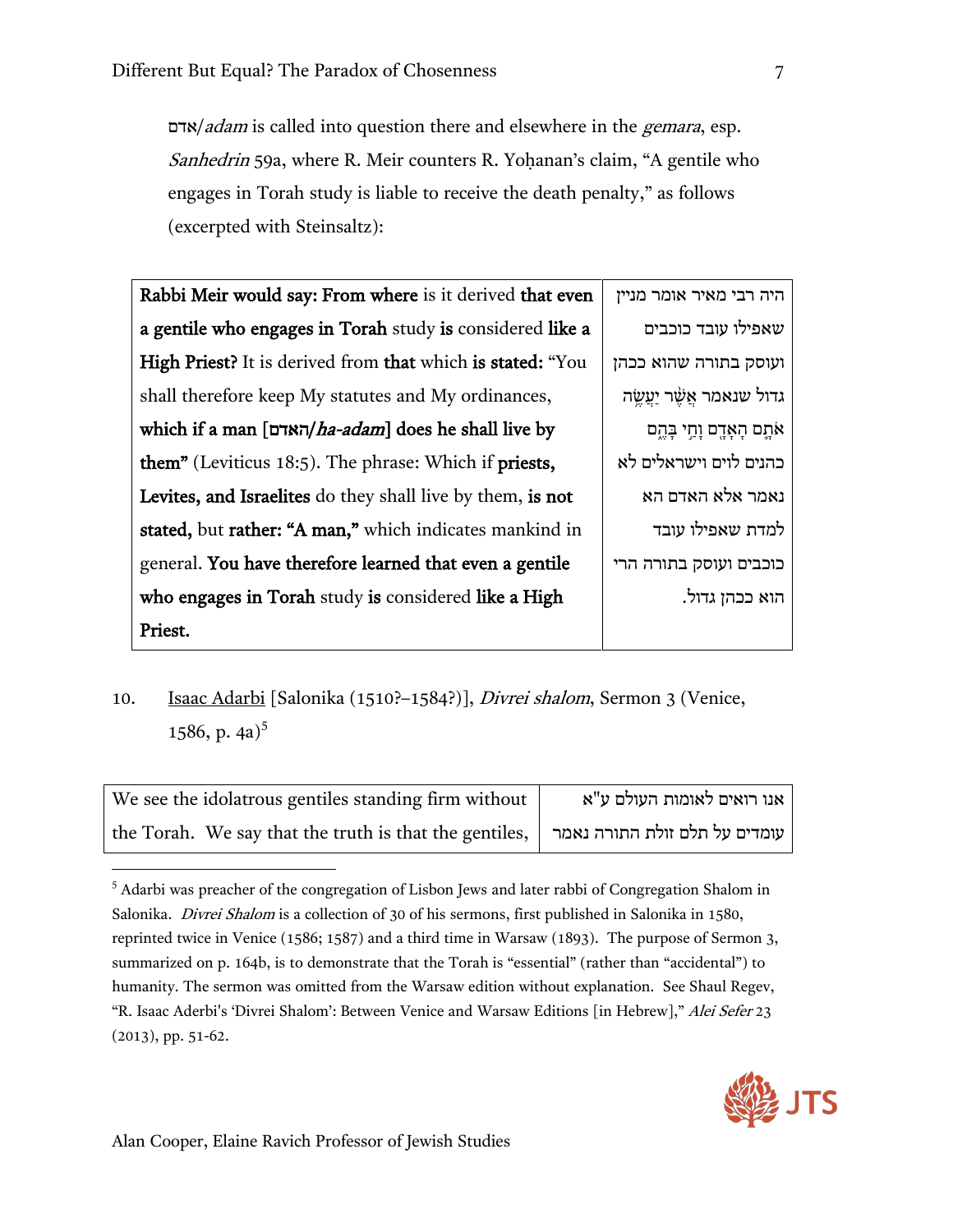since they do not have the light of Torah, are not called "human," as the sages said on the verse, "For you, My flock, flock that I tend, are human" (Ezekiel 34:31): you are called "human" and the gentiles are not called "human." The intention is to say that since some sheep are intended for slaughter and others to produce wool, milk, and offspring, it says, "I tend my flock"—not the sheep intended for slaughter but "the flock that *I* tend." In other words, the one that provides my livelihood, not for slaughter but for sustenance, since Israel sustains the Holy One, as it were….

One who is termed "human" must possess this Torah on account of which a person is called "human." Since the gentiles have neither Torah nor commandment, they are material without the form particular to humanity and are not called "human." Moreover, in their being devoid of Torah they do not even exist, as it says, "All nations are as naught in His sight; He accounts them as less than nothing" (Isaiah 40:17). So also, the sages said, "the wicked while alive are called 'dead" (Berakhot 18b). Since the Torah is true life, in their being without it they are dead.

כי האמת הוא שהאומות ע"א כיון שאין להם אור תורה אינם נקראים אדם כמו שאמרו חז"ל על פסוק וְאַתֵּן צֹאנֵי צָאו מַרְעִיתֵי אָדֵם אַתֵּם את ם קרויים אדם ואין אומות העולם ע"א קרויים א דם שהכוונה לומר שלהיות שיש צאן עומדת לטבח ויש צאן עומדת לגיזה וחלב וולדות לכן אמר אתנה צאני ולא צאן העומדת לטבח כי אם צאן מרעיתי כלו' פרנסתי שאינה עומדת לטביחה כי אם לפרנסה שככיכול ישראל מפרנסין להקב"ה....

מי שבשם אדם יכונה צריך שיהיה לו זאת התורה שבעבורה נקרא האדם אדם וכיון שהאומות ע"א אין להם לא תורה ולא מצוה הם גולם בלי צורה המיוחדת לאדם ואינם גקראים אדם ולא זו לבד יקרה להם להיותם משוללים מהתורה אלא שאפ ילו מציאות אין להם כמו שנאמר כָּ ל הַ גּוֹיִם כְּאַיְן נֶגְדּוֹ מֵאֱפֶס וַתֹהוּ נֵחְשְׁבוּ לוֹ וכן אמרו ז"ל הרשעים בחייהם קרויים מתים שכיון שהתורה היא החיים האמתיים בהיותם זולתה הם מתים.

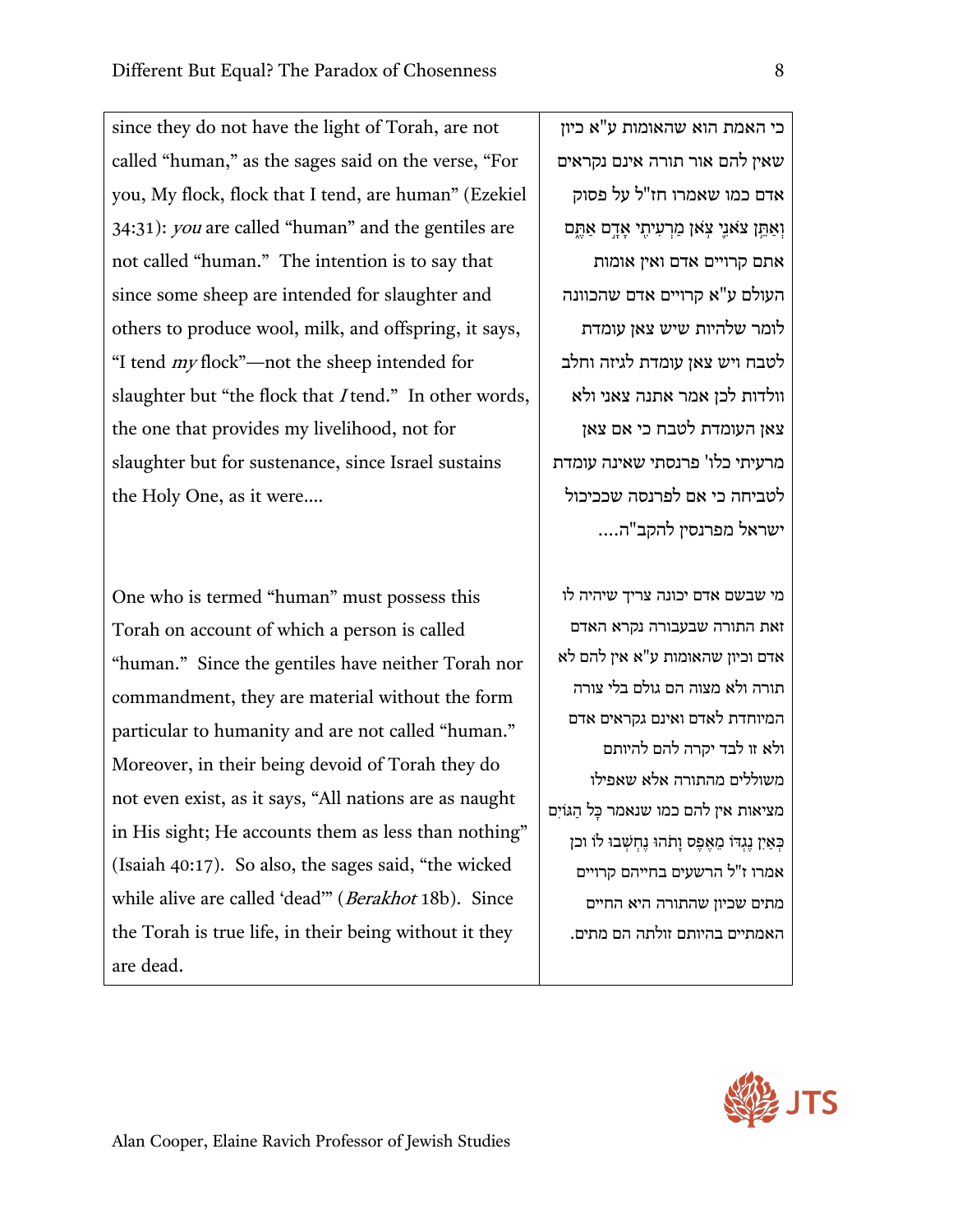# C. Treasure / Kingdom of Priests / Holy People: Connotations of Difference

# 11. Exodus 19:5-6 (God scripting Moses)

| <sup>5</sup> 'Now then, if you will obey Me faithfully and | אַתֶּם רְאִיתֶם אֲשֶׁר עָשֶׂיתִי לְמִצְרֱיִם וְאֶשֶׂא     |
|------------------------------------------------------------|-----------------------------------------------------------|
| keep My covenant, you shall be My treasured                | אֶתְכֶם עַל־כַּנְפֵי נְשָׁרִים וָאָבֶא אֶתְכֶם אֵלֶי:     |
| possession among all the peoples. Indeed, all              | וְעַתָּה אִם־שָׁמְוֹעַ תִּשְׁמְעוּ בְּקֹלִי וּשְׁמַרְתֶּם |
| the earth is Mine, but you shall be to Me a                | אֵת־בִּרִיתֶי וְהִיִּיתֵם לֵי סְגֶלָּהֹ מִכָּל־הָעַמִּים  |
| kingdom of priests and a holy nation.' These               | כִּי־לֶי כְּל־הָאֲרֶץ: וְאַתֶּם תִּהְיוּ־לֵי מַמְלֵבֵת    |
| are the words that you shall speak to the                  | ּ כֹּהֲנִים וְגִוֹי קָדְוֹשׁ אֱלֶה הַדְּבָרִים אֲשֶׁר     |
| children of Israel."                                       | ּתְּדַבֵּר אֶל־בְּנֵי יִשְׂרָאֵל:                         |

# 12. Rashbam [Troyes (1085-1158)] on Exodus 19:5-6

| Indeed, all the earth is Mine—all the nations are | כי לי כל הארץ - וכל העמים שלי ולא    |
|---------------------------------------------------|--------------------------------------|
| mine, and I have chosen you exclusively. A        | בחרתי כי אם אתכם לבדכם: ממלכת        |
| kingdom of priests—princes, as in "David's sons   | כהנים - שרים כמו ובני דוד כהנים היו: |
| were priests" (2 Samuel 8:18).                    |                                      |

# 13. Ovadiah Sforno [Italy (c. 1475-1550)] on Exodus 19:5-6 (exc.)

| You shall be My treasured possession among all the  | והייתם לי סגלה מכל העמים - אף            |
|-----------------------------------------------------|------------------------------------------|
| peoples - although the entire human race is more    | על פי שכל המין האנושי יקר אצלי           |
| precious to me than the other lower beings, since   | מכל יתר הנמצאים השפלים, כי               |
| God is manifest only in humankind. As the sages     | הוא לבדו המכוון בהם, כאמרם               |
| say, "Humanity is beloved for being created in the  | ז"ל חָבִיב אָדָם שֶׁנִּבְרָא בְצֶלֶם מכל |
| image [of God]" (Avot 3:14). Nevertheless, you will | מקום אתם תהיו לי סגולה מכלם :            |

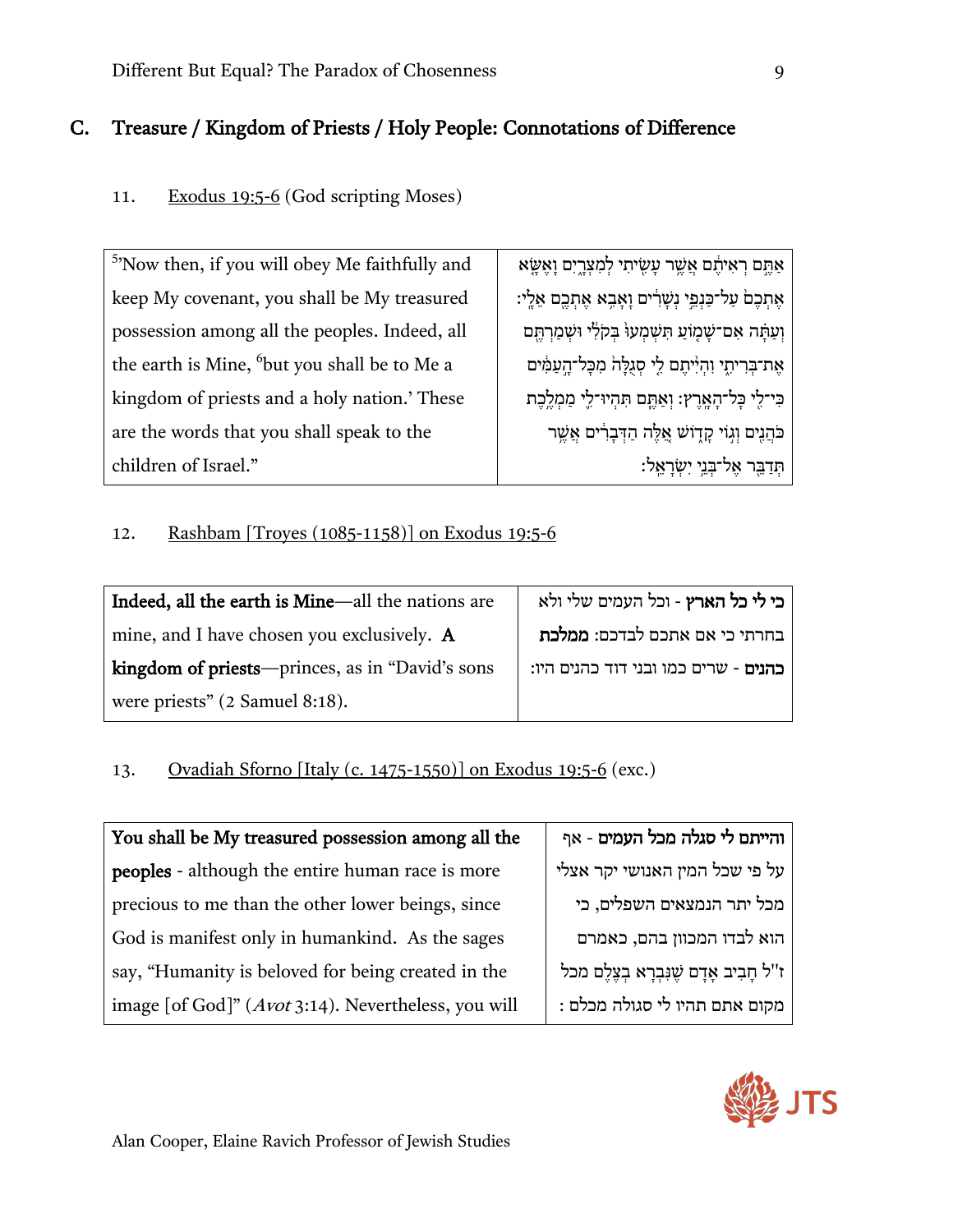be most treasured to me. You shall be to Me a kingdom of priests – In this respect you will be most treasured: you will be the kingdom of priests to bring about understanding, to teach the entire human race to call upon the name of God and to serve God in unity.

## ואתם תהיו לי ממלכת כהנים.

ובזה תהיו סגולה מכלם כי תהיו ממלכת כהנים להבין ולהורות לכל המין האנושי לקרוא כלם בשם ה', ולעבדו שכם אחד.

#### D. Alternatives?

l

### 14. Ayelet Naeh on "the Zoharic Model of Coexistence" (2020)<sup>6</sup>

The Zoharic model of integration directs us to take an interest in our adversaries, those people whose outlooks are different from ours, whom we might perceive as evil and as a threat to orderly existence as we see it. We must arrive at a deep understanding that our rivals also have a right to exist, needs of their own, and perspectives that for them are valid and true. This outlook is very different from a fantasy of coexistence built on similarity, in which we hope that the Other will accept our fundamental beliefs and we will therefore be able to live together in peace.

The Zohar's model of coexistence is more demanding. Otherness is real, and coexistence is forged out of the understanding that integration is critical and essential. The hated object, the personal, social, or political Other, cannot be erased from the map or from our consciousness. We are tasked with recognizing its existence and with finding a way to live alongside it,

 $^6$  [https://www.associationforjewishstudies.org/publications-research/ajs-perspectives/the-hate](https://www.associationforjewishstudies.org/publications-research/ajs-perspectives/the-hate-issue/on-integrating-the-hated-object-into-the-human-divine-totality-the-zoharic-model-of-coexistence)[issue/on-integrating-the-hated-object-into-the-human-divine-totality-the-](https://www.associationforjewishstudies.org/publications-research/ajs-perspectives/the-hate-issue/on-integrating-the-hated-object-into-the-human-divine-totality-the-zoharic-model-of-coexistence)zoharic-model-of**[coexistence](https://www.associationforjewishstudies.org/publications-research/ajs-perspectives/the-hate-issue/on-integrating-the-hated-object-into-the-human-divine-totality-the-zoharic-model-of-coexistence)** 

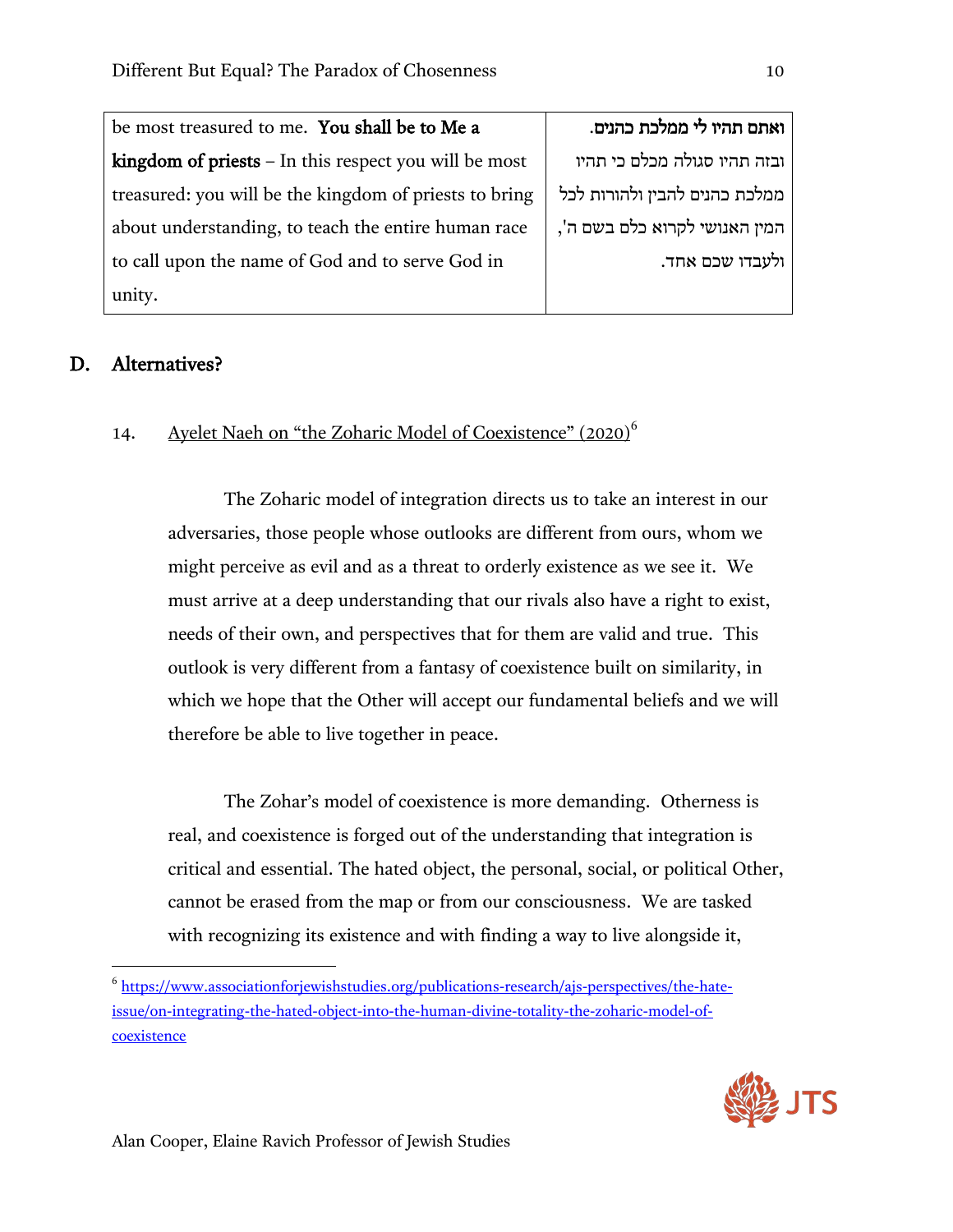weaving it into the great tapestry of divine, human, and psychological existence.

# 15. Alon Goshen-Gottstein, in *Judaism's Challenge: Election, Divine Love, and* Human Enmity (Brookline, MA: Academic Studies Press, 2020) pp. 45, 49

Kingdom of Priests provides an excellent prism for reflecting on Israel's particularity, especially in a contemporary context. It contains one of the fundamental tensions in understanding election—the tension between a status that is inherent unto itself and a mission that sees Israel's particularity as a function of its service to others. Kingdom of priests is not a hackneyed expression, such as "the chosen people," "a treasured nation" (*am segula*) and other terms…. It can therefore serve as an invitation to think of Israel's election and status through its particular complexities ... Can we speak of a Kingdom of Priests, when large parts of the people do not follow the priestly vocation of dedication to God?

To reflect on what it means to be a Kingdom of Priests is an invitation to humility, given our failure, our inability to identify its meaning, or to apply it. As such, it is a wonderful antidote to other categories that could generate the contrary attitude. And it is this very humility that also makes this category a promising category for recovery of meaning and of attachment to a reality of being with God that can ultimately ascend to the greatest mystical heights, bringing blessing and understanding to Israel and the entire world.